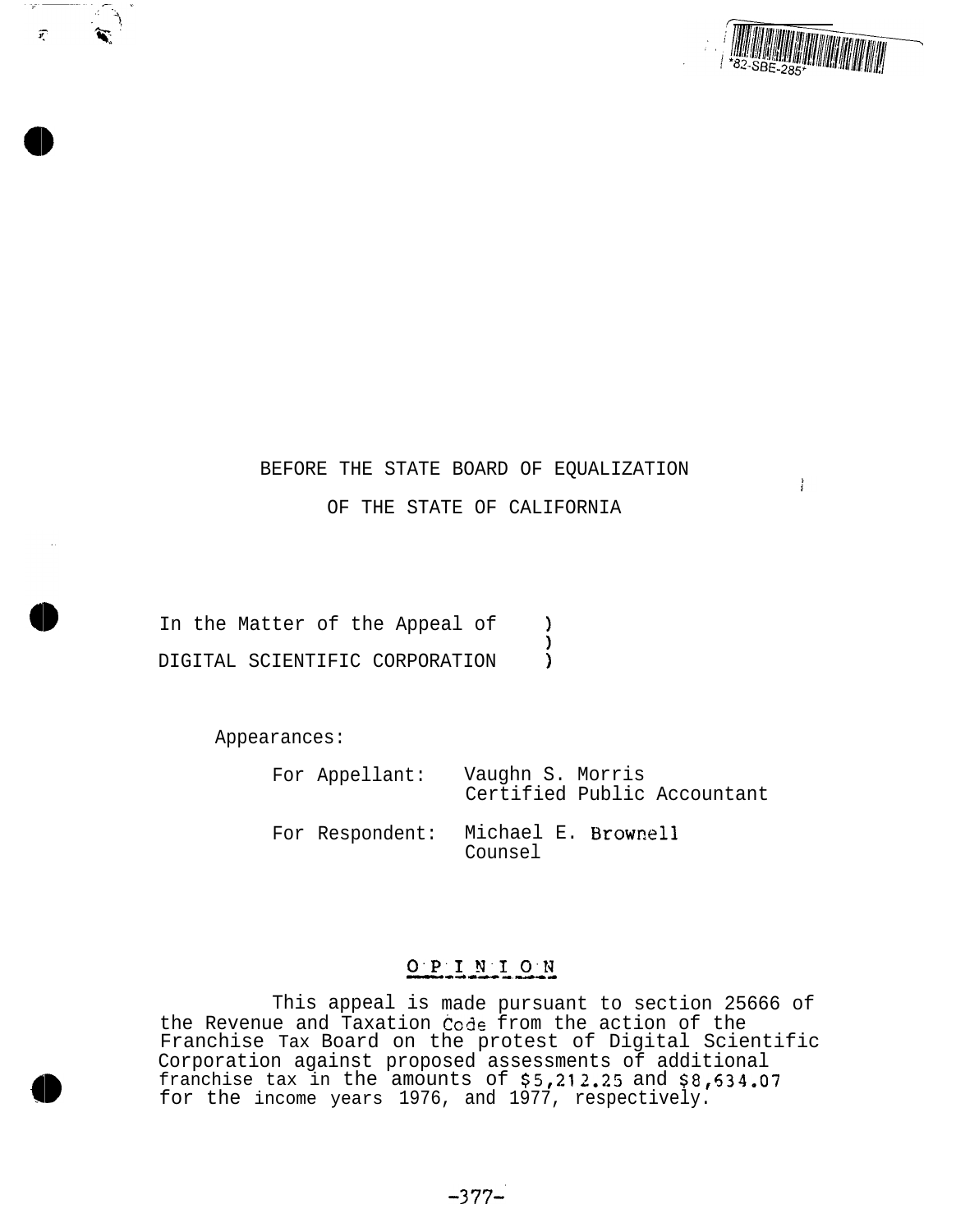The issue presented is whether certain amounts received by appellant are excludable from its taxable income by virtue of the tax benefit rule.

 $\gamma$ 

'Appellant is a California corporation which develops, manufactures, sells, and leases computer equipment. During 1974 and 1975, appellant and Digital Leasing Company (DLC), a limited partnership in the business of 'leasing computer 'hardware, worked on developing a computer system known as META 4/370 ("META  $-project$ "). Appellant and DLC did not have the capital needed to complete the project, and decided to sell it to Exsysco, : Inc. ("EXS"), a wholly owned subsidiary of National Semiconductor Corporation ("NSC"). The parties executed an Agreement of Sale on December 5, 1975 (the "Agreement"). The Agreement provided that appellant would receive a certain number of share:; of NSC common stock.as payment for its interest in the META project. The number of shares was to be determined by reference to the pre-tax earnings of EXS attributable to the META project earned from the date of the Agreement to July 31, 1977. A-s a result of unforeseen delays, EXS had no earnings from the META project until after July 31, 1977; therefore, appellant received no NSC stock.

The Agreement also provided that EXS and appellant would enter into an additional agreement concerning servicesto be rendered by each company for the other, but no other written agreement was made. Nonetheless, while EXS was completing the META project in 1976 and 1977, EXS used appellant's computer programs, applications and employees. EXS paid appellant for the use of the equipment and personnel monthly in accordance with the amount of use (hereinafter these payments are referred to as "EXS payments").

Appellant's computer programs,, applications, and its employees' expertise, which were used by EXS, had been developed as a result of certain research and development expenditures appellant incurred in connection with the META project. Appellant took deductions for these expenditures in  $19'74$  and  $1975$ . In 1974, tine deduction yielded no tax benefit since appellant suffered a loss in that year without the deduction; in 1975, the deduction yielded only a minor tax benefit since only a portion of it was needed to reduce appellant's taxable income to zero.

In its 1976 and 1977 returns, appellant excluded a portion of the EXS payments from its taxable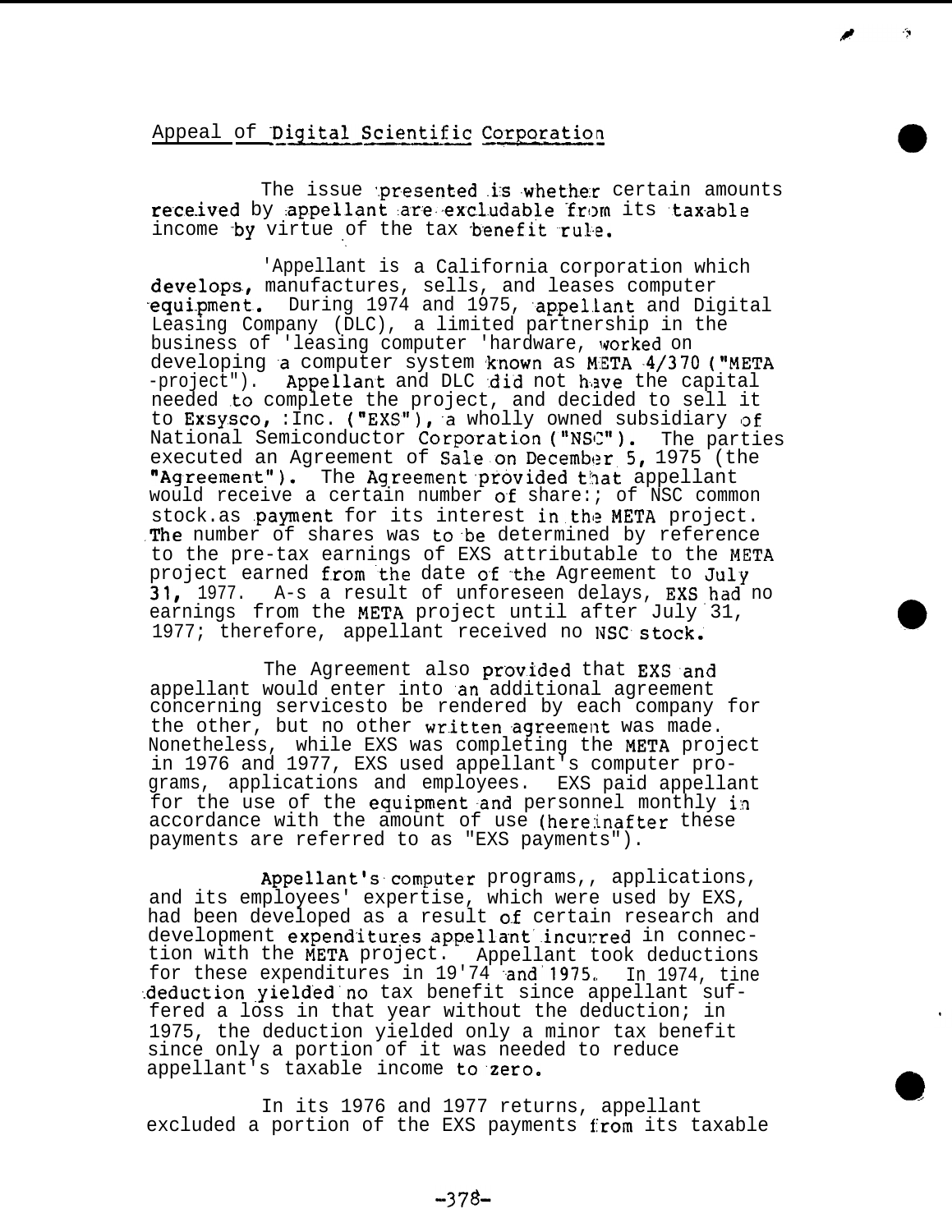and a state of the

income on the ground that these payments constituted a recovery of previously deducted research and development expenses which did not yield a tax benefit. Upon. audit, respondent determined that the entire amount received was taxable and issued a proposed assessment reflecting this determination. Respondent denied appellant's protest and this timely appeal followed.

Revenue and Taxation Code section 24310 is a codification of the "tax benefit rule". That section excludes from a corporation's gross income any amount received which is attributable to the recovery of a bad debt, prior tax, or delinquency amount to the extent' that the deduction or credit allowed on account of the debt, tax, or delinquency.amount did not reduce the corporation's tax. The regulations provide that this rule is not limited to the losses specified in the statute, and that it applies equally to all other losses, expenditures, and accruals which are the basis of deductions except for depreciation, depletion, amortization, and amortizable bond premiums. (Cal. Admin. Code, tit. 18, S 24310, subd. (a).) Section 24310 is substantially similar to Internal Revenue Code section 111; therefore, **cases** interpretins the federal statute are relevant to this appeal. (Andrews v. Franchise Tax Board, 275 Cal.App.2d  $653$   $[80 \text{ Cal-Rptr}. 403]$   $(1969)$ .)

By allowing a loss in one tax year to offset gain in a different tax year, the tax benefit rule is an exception to the annual accounting period principle and must be strictly construed. (Capitol Coal Corp. v. Commissioner, the annual accounting period principle and<br>ictly construed. (Capitol Coal Corp. v. Com-<br>250 **F.2d** 361 (2d Cir. 1957), cert. den., 356<br>**L.Ed.2d 812**] (1958). The rule is properly  $\overline{U.S.}$  936 [2 L.Ed.2d 812] (1958). The rule is properly invoked only where there exists a direct relationshipbetween the event which constitutes the loss and the event which constitutes the recovery. (Waynesboro Knitting Co. v. Commissioner, 225 F.2d 477 (3rd Cir. 1955).) The relationship must be such that these two events constitute a single integrated transaction; if they do not, the tax benefit k**ule** is inapplicable. (<u>Allen</u> v. <u>Trust Co. of</u> Georgia, 180 **F.2d** 527 (5th Cir.), cert. den., 340 U.S. 814  $\frac{Ge01g1a}{195}$ , Ed sub nom. 1951).) With few exceptions, a sufficiently direct rela-. I 80 **F.2d** 527 (5th Cir.), cert. den., 340 U.S. 81<br>5981 (1950); <u>Merton E.Farr</u>, 11 T.C.552, affd. Sloane v. Commissioner, tionship has been found only when the alleged recovery was specifically intended to be reimbursement for the deducted expense, and the property or amount  $of$  money given to the taxpayer was determined by reference to the amount of the deducted expense. (American Financial Corp., 72 T.C. 506 (1979); Sidney W. Rosen, 71 T.C. 226 (1978), affd., 611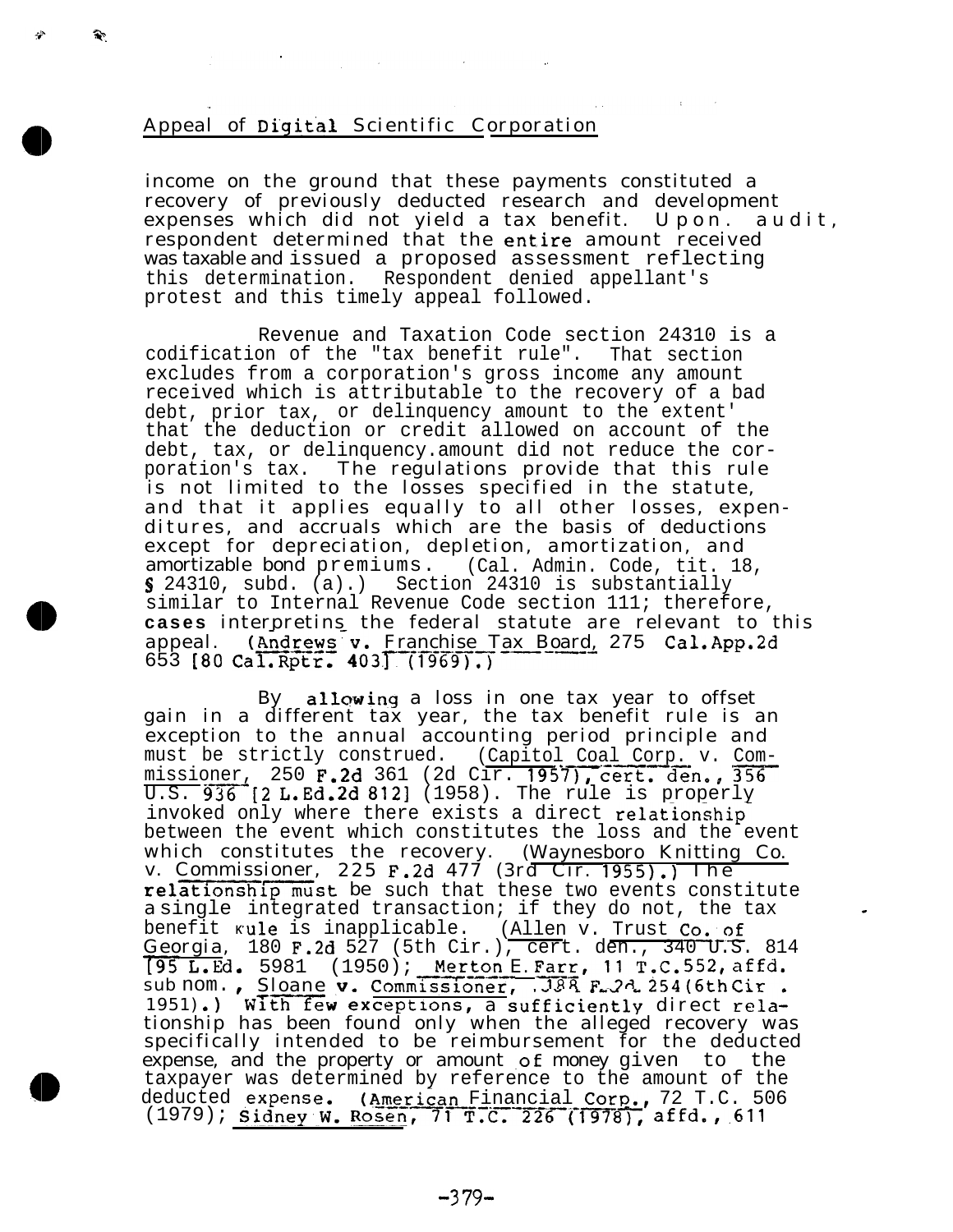**F.2d** 942 (1st Cir. 1980); <u>Birmingham Terminal Co., 17 T.C.</u><br>1011 (1951) ) Thus the tax benefit rule bas been held to 1011 (1951).) Thus, the tax benefit rule has been held to be inapplicable where the alleged recovery was intended as payment for services, or where it was characterized *by* the court as sales proceeds, (Merton E. Farr, supra; Buffalo Wire Works Co., 74 T.C. 925 (1980); but see Quincy Mining Co. v. United States, 156  $F$ . Supp. 913 (Ct. Cl. 1957).) It has also been held that the tax benefit rule does not apply **to** exclude business. receipts from a company's taxable income despite the earlier deduction of operational expenses without tax benefit. Although there is some relationship between the deducted expenses and the later receipts, they have been held not to constitute a single integrated transaction. (United States v. Rexach, 482 F.2d 10 (1st Cir.) cert. den., 414 U.S. 1039 138 L.Ed.2d 330 1 **(1973); Union Trust Co. of Indianapolis v.** United States, (1973); Union Trust Co. of Indianapolis v. United States,<br>173 F.2d 54 (7th Cir.) cert. den., 337 U.S. 940 [93 L.Ed. 1745] (1949); Capitol Coal Corp., supra; see also Bittker, The Tax Benefit Rule, 26 UCLA L.Rev. 265, 279 (1978).)

Appellant contends that the EXS payments were actually proceeds from the sale of the META project and, as such, were sufficiently related 'to the research and development expenditures to warrant application of the'tax benefit rule. Appellant interprets'the Appeal of Percival M. and Katharine Scales, decided by this board on May 7, 1963, as indicating that, under certain circumstances, sales proceeds are excludable from taxable income pursuant to the tax benefit rule. The Scales opinion does not support appellant's position. As we indicated in the Appear of Argo The Secretary of the Contractor of the Contractor of the Corporation, decided November 17, 1982, Scales Petroleum Corporation, decided November 17, 1982, Scales<br>held only that the payment of carrying charges on real property in prior years by real estate investors and the subsequent sale of that property did not constitute a single integrated transaction: thus, application of the tax benefit rule was precluded. It would be inappropriate to extend Scales beyond its specific holding. In any event, appellant has offered no evidence that the EXS payments were anything other than payments for services rendered unconnected with the consideration given to appellant for the META project.

We conclude that the EXS.payments and appellant's research and development expenditures were not sufficiently related to warrant application of the tax benefit rule. The facts presented in this appeal indicate the absence of **a** direct relationship between the EXS payments and'the research and development expenditures. The amount paid to appellant was not determined by reference to the amount appellant spent on research and development. Rather, it was determined monthly by reference to the number of hours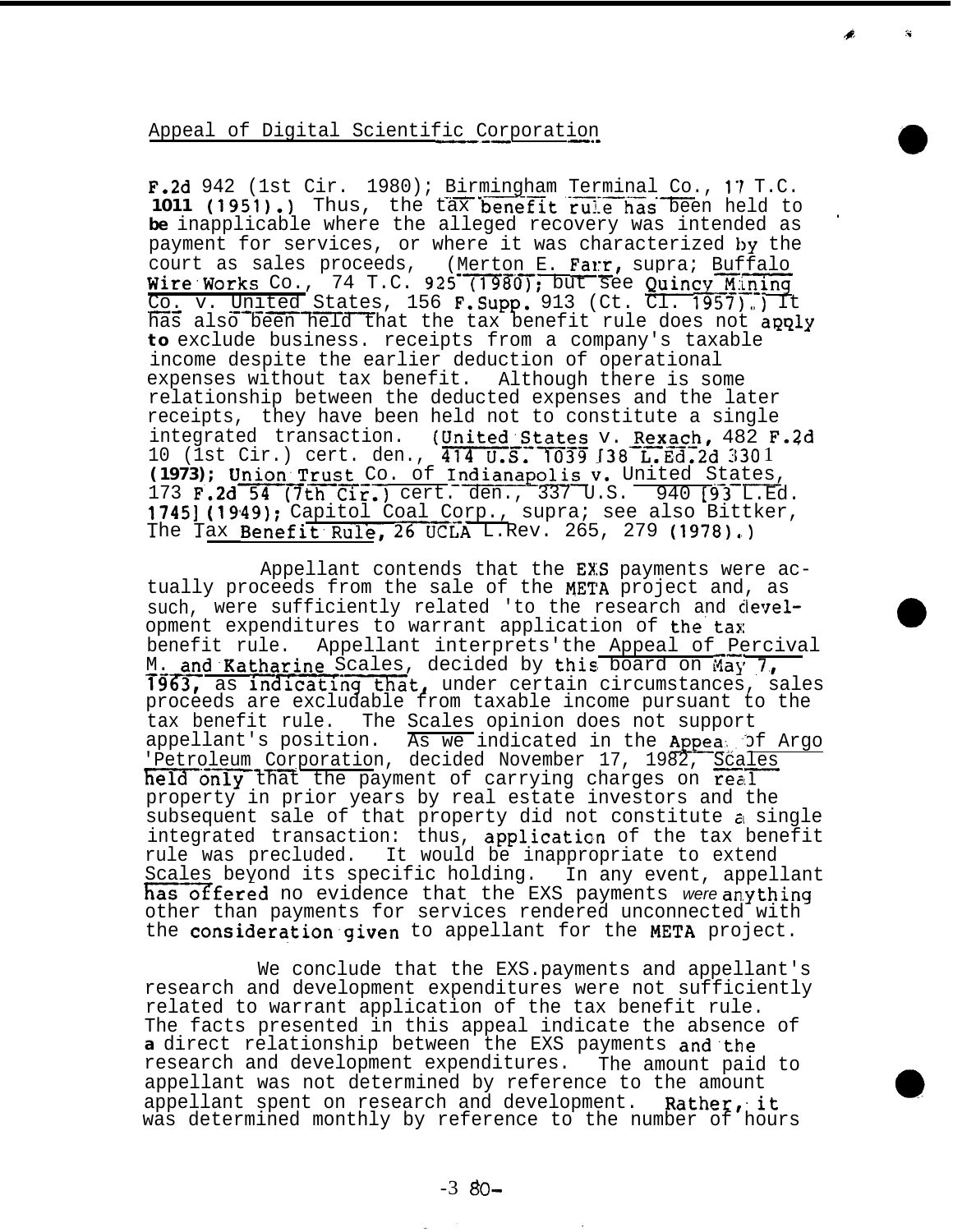ê

EXS employed appellant's services. Nor were the amounts paid by EXS intended to be reimbursement of appellant's research and development expenses. At most, appellant's research and development expenses were indirectly related to EXS' payments in that appellant was able to provide services to EXS only because it had made the research and development expenditures. An indirect relationship, such as that presented by this appeal, is not sufficient to invoke application of the tax benefit rule. (Merton E. Farr, supra.)

**The Secretary** 

For the foregoing reasons, respondent's action must be sustained.